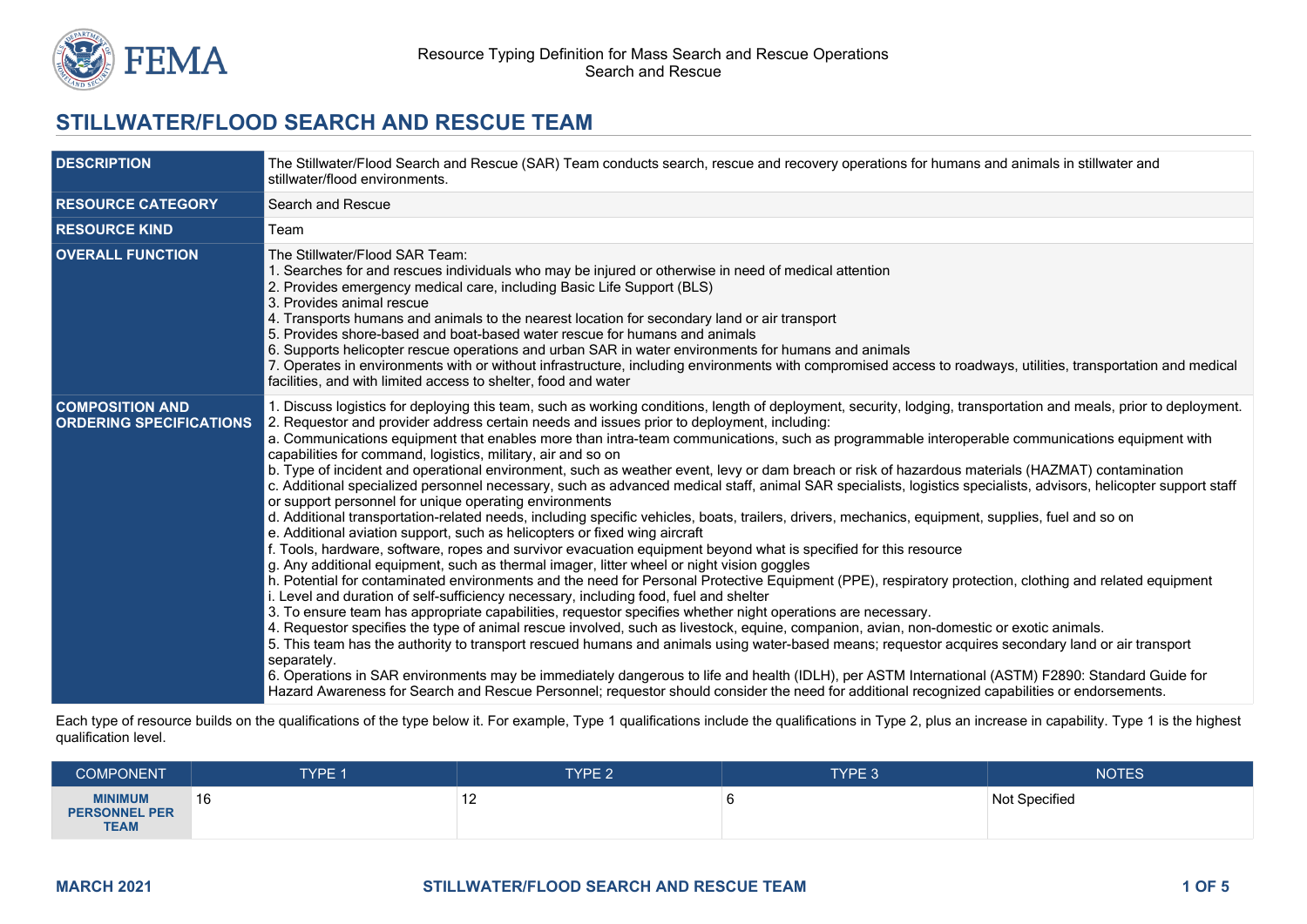

| <b>COMPONENT</b>                                                                 | TYPE 1                                                                                                                                                                                                                                                                                                                  | TYPE <sub>2</sub>                                                                                                                                                                                                                                                                | TYPE 3                                                                                                                                                                                                                                                                                                                                                                                                                                                                                                                                                                                                                                                             | <b>NOTES</b>                                                                                                                                                                                                                                                                        |
|----------------------------------------------------------------------------------|-------------------------------------------------------------------------------------------------------------------------------------------------------------------------------------------------------------------------------------------------------------------------------------------------------------------------|----------------------------------------------------------------------------------------------------------------------------------------------------------------------------------------------------------------------------------------------------------------------------------|--------------------------------------------------------------------------------------------------------------------------------------------------------------------------------------------------------------------------------------------------------------------------------------------------------------------------------------------------------------------------------------------------------------------------------------------------------------------------------------------------------------------------------------------------------------------------------------------------------------------------------------------------------------------|-------------------------------------------------------------------------------------------------------------------------------------------------------------------------------------------------------------------------------------------------------------------------------------|
| <b>MANAGEMENT AND</b><br><b>OVERSIGHT</b><br><b>PERSONNEL PER</b><br><b>TEAM</b> | Same as Type 2                                                                                                                                                                                                                                                                                                          | Same as Type 3, PLUS:<br>1 - National Incident Management<br>System (NIMS) Stillwater/Flood SAR<br>Team Leader                                                                                                                                                                   | 1 - NIMS Stillwater/Flood SAR Team<br>Leader                                                                                                                                                                                                                                                                                                                                                                                                                                                                                                                                                                                                                       | Not Specified                                                                                                                                                                                                                                                                       |
| <b>SUPPORT</b><br><b>PERSONNEL PER</b><br><b>TEAM</b>                            | Same as Type 2, PLUS:<br>1 - NIMS Boat Operator (SAR)<br>1 - NIMS Stillwater/Flood SAR<br>Technician<br>1 - NIMS Stillwater/Flood SAR<br>Technician with the following skill set:<br>animal rescue specialist<br>1 - NIMS Stillwater/Flood SAR<br>Technician with the following skill set:<br>communications specialist | 3 - NIMS Boat Operator (SAR)<br>3 - NIMS Stillwater/Flood SAR<br>Technician<br>1 - NIMS Stillwater/Flood SAR<br>Technician with the following skill set:<br>logistics specialist<br>3 - NIMS Stillwater/Flood SAR<br>Technician with the following skill set:<br>NIMS Type 1 EMT | 1 - NIMS Boat Operator (SAR)<br>4 - NIMS Stillwater/Flood SAR<br>Technician                                                                                                                                                                                                                                                                                                                                                                                                                                                                                                                                                                                        | 1. For Type 3, one team member should<br>also hold a NIMS Type 1 EMT<br>qualification.<br>2. For Type 3, one team member should<br>also have logistics management<br>knowledge.<br>3. For Type 2, one team member should<br>also hold a communications specialist<br>qualification. |
| <b>OPERATIONS</b><br><b>CAPABILITY PER</b><br><b>TEAM</b>                        | Same as Type 2, PLUS:<br>Is capable of supporting and rescuing<br>animals                                                                                                                                                                                                                                               | Same as Type 3, PLUS:<br>Coordinates or operates in a large<br>operations area using multiple<br>stillwater/flood rescue resources,<br>including:<br>1. Boat-based operations<br>2. High-clearance vehicle operations<br>3. Helicopter-based operations                          | 1. Performs the following water<br>operations in stillwater with a current of<br>less than 1 knot:<br>a. Paddle and powerboat operations<br>b. Offensive water rescue<br>c. Flood response operations<br>2. Performs first aid, including<br>cardiopulmonary resuscitation (CPR) and<br>automated external defibrillator (AED)<br><b>use</b><br>3. Requests rope rescue and aviation<br>resources as necessary<br>4. Operates in HAZMAT-contaminated<br>environments<br>5. Manages search operations<br>6. Provides medical care, including BLS<br>7. Performs low-angle rope rescue<br>8. Demonstrates self-sufficiency as the<br>operational environment demands | Not Specified                                                                                                                                                                                                                                                                       |
| <b>MINIMUM</b><br><b>ENVIRONMENT PER</b><br><b>MISSION</b>                       | Same as Type 2                                                                                                                                                                                                                                                                                                          | Same as Type 3                                                                                                                                                                                                                                                                   | Stillwater/flood                                                                                                                                                                                                                                                                                                                                                                                                                                                                                                                                                                                                                                                   | Not Specified                                                                                                                                                                                                                                                                       |
| <b>RECOVERY</b><br><b>EQUIPMENT PER</b><br><b>RESCUE BOAT</b>                    | Same as Type 2                                                                                                                                                                                                                                                                                                          | Same as Type 3                                                                                                                                                                                                                                                                   | 1. Litter/stokes basket or similar<br>2. Adjustable bridle<br>3. Patient harness system<br>4. Animal restraint devices, such as<br>handling equipment, prods, lead ropes,<br>halters, collars, leashes                                                                                                                                                                                                                                                                                                                                                                                                                                                             | Not Specified                                                                                                                                                                                                                                                                       |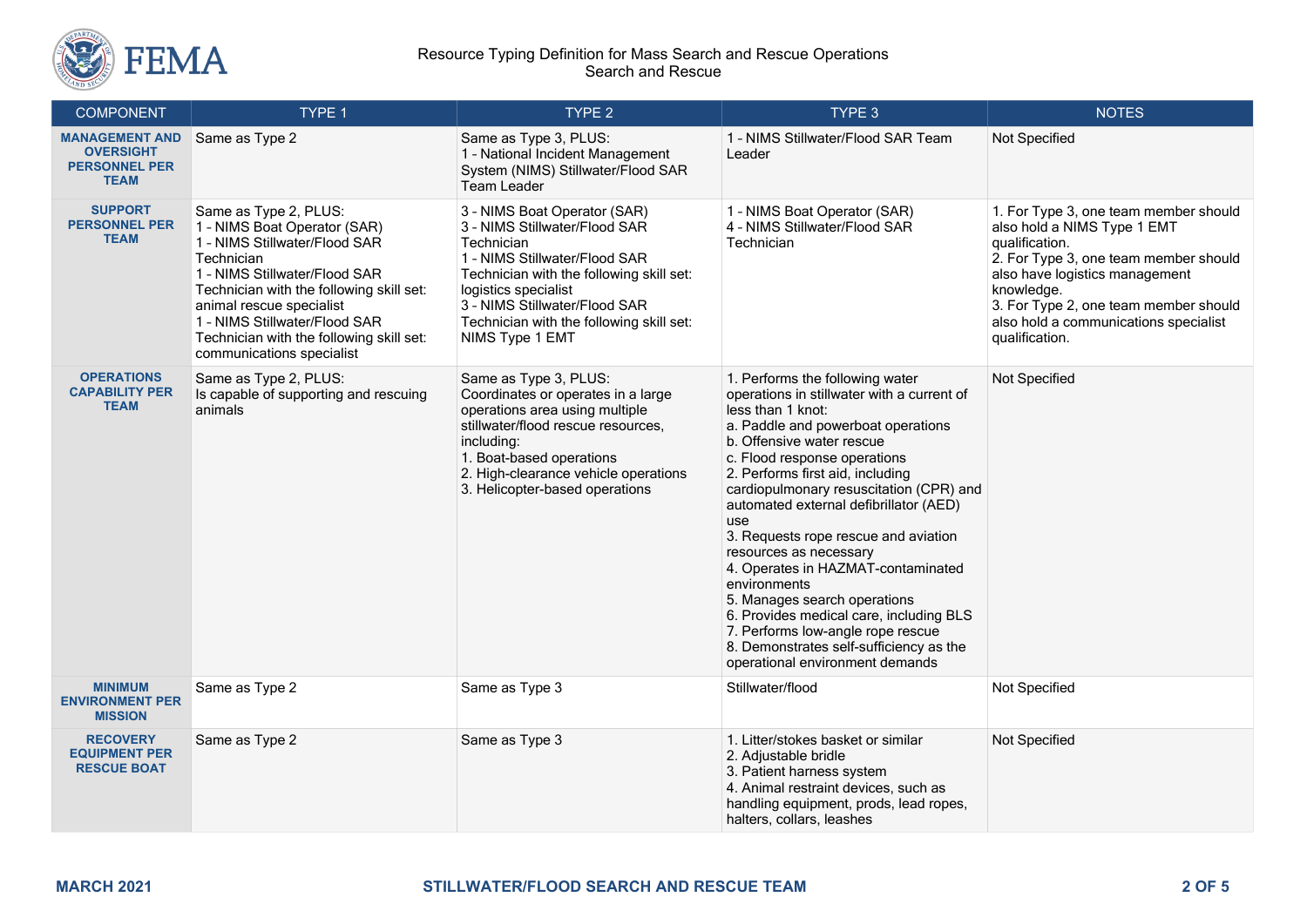

#### Resource Typing Definition for Mass Search and Rescue Operations Search and Rescue

| <b>COMPONENT</b>                                                              | TYPE 1         | TYPE <sub>2</sub>  | TYPE 3                                                                                                                                                                                                                                                                                                   | <b>NOTES</b>                                                                                                                                                                                                                                                         |
|-------------------------------------------------------------------------------|----------------|--------------------|----------------------------------------------------------------------------------------------------------------------------------------------------------------------------------------------------------------------------------------------------------------------------------------------------------|----------------------------------------------------------------------------------------------------------------------------------------------------------------------------------------------------------------------------------------------------------------------|
| <b>WATER RESCUE</b><br><b>EQUIPMENT PER</b><br><b>RESCUE BOAT</b>             | Same as Type 2 | Same as Type 3     | 1.3 - Throw bag<br>2. Throwable flotation device<br>3. Vessel support kit<br>4. Paddles                                                                                                                                                                                                                  | Not Specified                                                                                                                                                                                                                                                        |
| <b>DECONTAMINATION</b><br><b>EQUIPMENT PER</b><br><b>TEAM</b>                 | Same as Type 2 | Same as Type 3     | 1.2 - 25-foot garden hose<br>2. Garden hose wye valve<br>3. Decontamination equipment kit<br>including, for example:<br>a. 2.5-gallon pressure sprayer<br>b. 5-gallon bucket<br>c. Soap and bleach solution<br>d. 40-gallon plastic work box<br>e. 110-volt submersible pump<br>f. 110-volt power washer | Not Specified                                                                                                                                                                                                                                                        |
| <b>GAS DETECTION</b><br><b>EQUIPMENT PER</b><br><b>TEAM</b>                   | Same as Type 2 | Multi-gas detector | Not Specified                                                                                                                                                                                                                                                                                            | Not Specified                                                                                                                                                                                                                                                        |
| <b>GROUND</b><br><b>TRANSPORTATION</b><br><b>EQUIPMENT PER</b><br><b>TEAM</b> | Same as Type 2 | Same as Type 3     | 1. Vehicle(s) and trailer(s) capable of<br>hauling personnel, equipment and boats<br>2. Tie-downs and strapping                                                                                                                                                                                          | Not Specified                                                                                                                                                                                                                                                        |
| <b>COMMUNICATIONS</b><br><b>EQUIPMENT PER</b><br><b>TEAM MEMBER</b>           | Same as Type 2 | Same as Type 3     | 1. Two-way handheld radio<br>2. Mobile phone (waterproof)<br>3. Chargers for devices                                                                                                                                                                                                                     | 1. Keep communications within and<br>among teams consistent with National<br>Interoperability Field Operations Guide<br>(NIFOG).<br>2. Consider alternate forms of<br>communication, such as satellite phones,<br>based on the mission assignment and<br>team needs. |
| <b>COMMUNICATIONS</b><br><b>EQUIPMENT PER</b><br><b>BOAT CREW</b>             | Same as Type 2 | Same as Type 3     | 1. Marine band radio<br>(portable/waterproof)<br>2. Portable radio with ground-to-air<br>capability<br>3. Handheld GPS unit                                                                                                                                                                              | Keep communications within and among<br>teams consistent with NIFOG.                                                                                                                                                                                                 |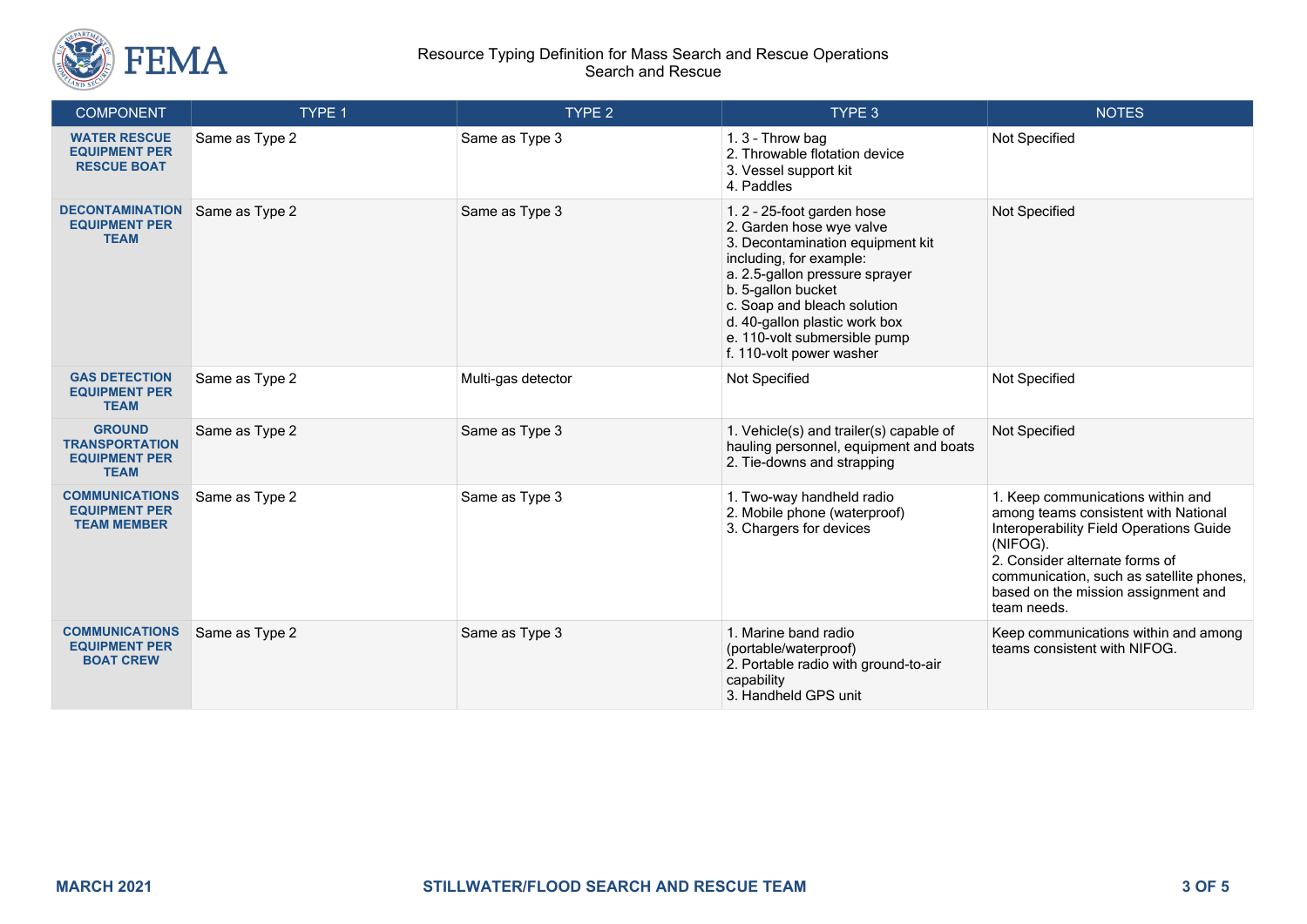

#### Resource Typing Definition for Mass Search and Rescue Operations Search and Rescue

| <b>COMPONENT</b>                                                                         | TYPE 1                                                                                                                                                   | TYPE <sub>2</sub>                                                                                                                                        | TYPE 3                                                                                                                                                                                                                                                                                                                                                                              | <b>NOTES</b>                                                                                                                                                                                                                                                                                                  |
|------------------------------------------------------------------------------------------|----------------------------------------------------------------------------------------------------------------------------------------------------------|----------------------------------------------------------------------------------------------------------------------------------------------------------|-------------------------------------------------------------------------------------------------------------------------------------------------------------------------------------------------------------------------------------------------------------------------------------------------------------------------------------------------------------------------------------|---------------------------------------------------------------------------------------------------------------------------------------------------------------------------------------------------------------------------------------------------------------------------------------------------------------|
| <b>PERSONAL</b><br><b>PROTECTIVE</b><br><b>EQUIPMENT (PPE)</b><br><b>PER TEAM MEMBER</b> | Same as Type 2                                                                                                                                           | Same as Type 3                                                                                                                                           | . Stillwater/flood SAR helmet<br>2. Headlamp and batteries<br>3. Eye and hearing protection<br>4. Respiratory protection<br>5. Uniform/protective clothing<br>6. Gloves<br>7. Footwear<br>8. Dry suit<br>9. Appropriate Personal Flotation Device<br>(PFD)<br>10. Deployment/travel pack<br>11. Personal medical kit<br>12. Survival kit<br>13. Other necessary field packs or gear | 1. The following regulation addresses<br>PPE: Occupational Safety and Health<br>Administration (OSHA) 29 Code of<br>Federal Regulations (CFR) Part<br>1910.146: Permit-Required Confined<br>Spaces.<br>2. Recommended rating for PFDs for<br>stillwater environments is 15.5 pounds of<br>buoyancy or higher. |
| <b>RESCUE EQUIPMENT</b><br><b>PER TEAM</b>                                               | Same as Type 2                                                                                                                                           | Same as Type 3                                                                                                                                           | 1. Powered saw and appropriate fuel<br>2. Rope rescue kit<br>3. Pole for reaching (pike or equivalent)<br>4. Assorted hand tools, including Halligan<br>bar, 8-lb. flathead ax, 10-lb.<br>sledgehammer, hammers, drills and<br>saws                                                                                                                                                 | Not Specified                                                                                                                                                                                                                                                                                                 |
| <b>RESCUE BOAT</b><br><b>EQUIPMENT PER</b><br><b>TEAM</b>                                | Same as Type 2, PLUS:<br>2 - Inflatable rescue boat, flat-bottom<br>boat or watercraft appropriate for type of<br>water, equipped with supplies and fuel | Same as Type 3, PLUS:<br>1 - Inflatable rescue boat, flat-bottom<br>boat or watercraft appropriate for type of<br>water, equipped with supplies and fuel | 1 - Inflatable rescue boat, flat-bottom<br>boat or watercraft appropriate for type of<br>water, equipped with supplies and fuel                                                                                                                                                                                                                                                     | Appropriate watercraft depends on<br>mission needs and may include rafts in<br>addition to powerboats.                                                                                                                                                                                                        |